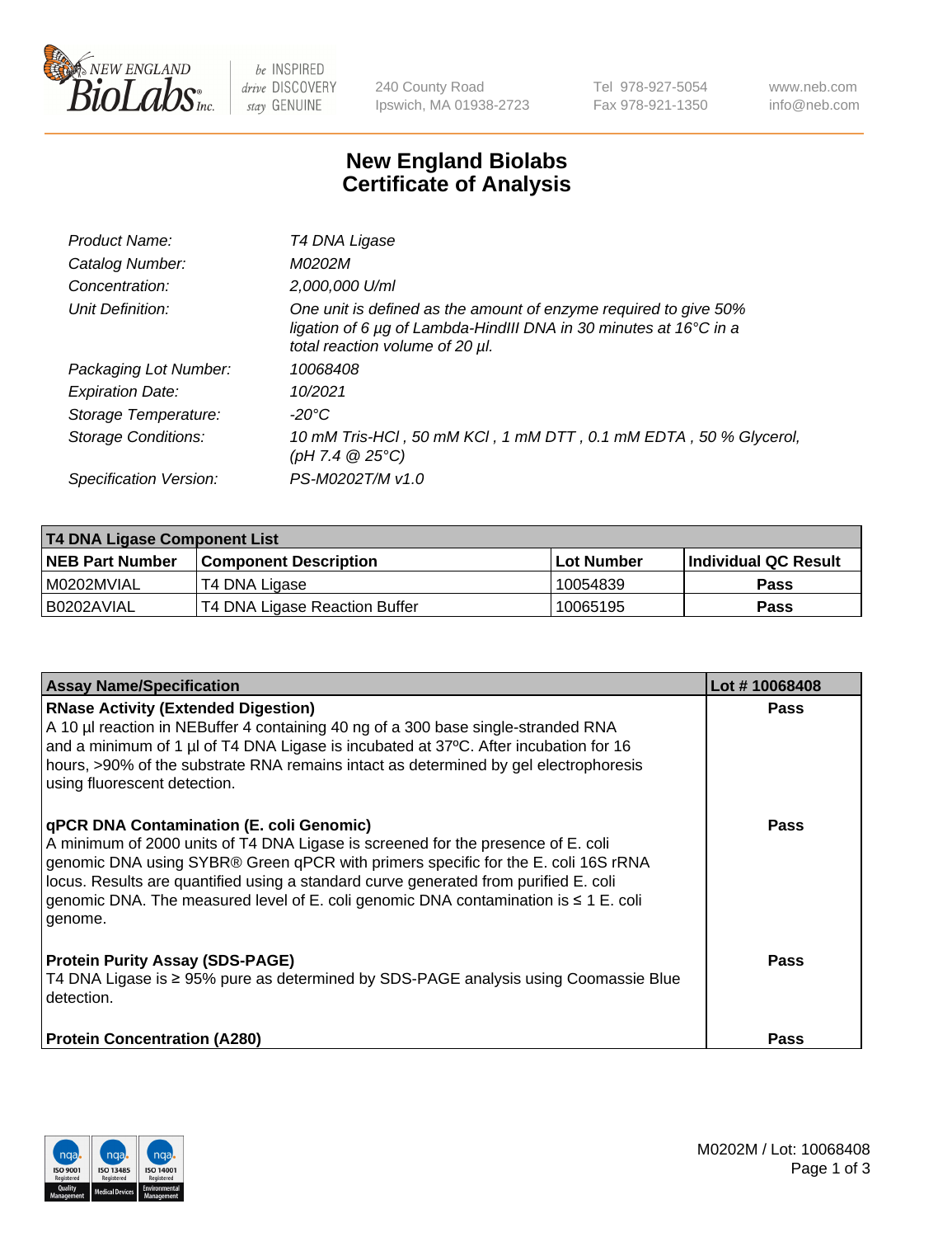

be INSPIRED drive DISCOVERY stay GENUINE

240 County Road Ipswich, MA 01938-2723 Tel 978-927-5054 Fax 978-921-1350

www.neb.com info@neb.com

| <b>Assay Name/Specification</b>                                                                                                                                                                                                                                                                                                                                                                                    | Lot #10068408 |
|--------------------------------------------------------------------------------------------------------------------------------------------------------------------------------------------------------------------------------------------------------------------------------------------------------------------------------------------------------------------------------------------------------------------|---------------|
| The concentration of T4 DNA Ligase is 2 mg/ml +/- 10% as determined by UV absorption<br>at 280 nm. Protein concentration is determined by the Pace method using the<br>extinction coefficient of 57,675 and molecular weight of 55,292 daltons for T4 DNA<br>Ligase (Pace, C.N. et al. (1995) Protein Sci., 4, 2411-2423).                                                                                         |               |
| <b>Non-Specific DNase Activity (16 Hour)</b><br>A 50 µl reaction in NEBuffer 1 containing 1 µg of CIP-treated Lambda-HindIII DNA and<br>a minimum of 2000 units of T4 DNA Ligase incubated for 16 hours at 37°C results in a<br>DNA pattern free of detectable nuclease degradation as determined by agarose gel<br>electrophoresis.                                                                               | <b>Pass</b>   |
| <b>Ligation and Recutting (Terminal Integrity, Digested DNA)</b><br>A 20 µl reaction in 1X T4 DNA Ligase Reaction Buffer containing 2 µg of Lambda<br>DNA-HindIII Digest and a minimum of 4000 units of T4 DNA Ligase incubated for 16<br>hours at 37°C results in >95% ligation of the DNA fragments as determined by agarose<br>gel electrophoresis. Of these ligated fragments, >95% can be recut with HindIII. | <b>Pass</b>   |
| <b>Single Stranded DNase Activity (FAM-Labeled Oligo)</b><br>A 50 µl reaction in CutSmart® Buffer containing a 20 nM solution of a fluorescent<br>internal labeled oligonucleotide and a minimum of 10,000 units of T4 DNA Ligase<br>incubated for 16 hours at 37°C yields <5% degradation as determined by capillary<br>electrophoresis.                                                                          | <b>Pass</b>   |
| <b>Exonuclease Activity (Radioactivity Release)</b><br>A 50 µl reaction in NEBuffer 1 containing 1 µg of a mixture of single and<br>double-stranded [3H] E. coli DNA and a minimum of 2000 units of T4 DNA Ligase<br>incubated for 4 hours at 37°C releases <0.1% of the total radioactivity.                                                                                                                      | <b>Pass</b>   |
| <b>Endonuclease Activity (Nicking)</b><br>A 50 µl reaction in NEBuffer 1 containing 1 µg of supercoiled PhiX174 DNA and a<br>minimum of 2000 units of T4 DNA Ligase incubated for 4 hours at 37°C results in <10%<br>conversion to the nicked form as determined by agarose gel electrophoresis.                                                                                                                   | <b>Pass</b>   |
| Double Stranded DNase Activity (Labeled Oligo)<br>A 50 µl reaction in CutSmart® Buffer containing a 20 nM solution of a fluorescent<br>labeled double-stranded oligonucleotide containing a blunt end and a minimum of<br>10,000 units of T4 DNA Ligase incubated for 16 hours at 37°C yields <5% degradation<br>as determined by capillary electrophoresis.                                                       | <b>Pass</b>   |
| <b>DNase Activity (Labeled Oligo, 5' extension)</b><br>A 50 µl reaction in CutSmart® Buffer containing a 20 nM solution of a fluorescent<br>labeled double-stranded oligonucleotide containing a 5' extension and a minimum of<br>10,000 units of T4 DNA Ligase incubated for 16 hours at 37°C yields <5% degradation                                                                                              | <b>Pass</b>   |